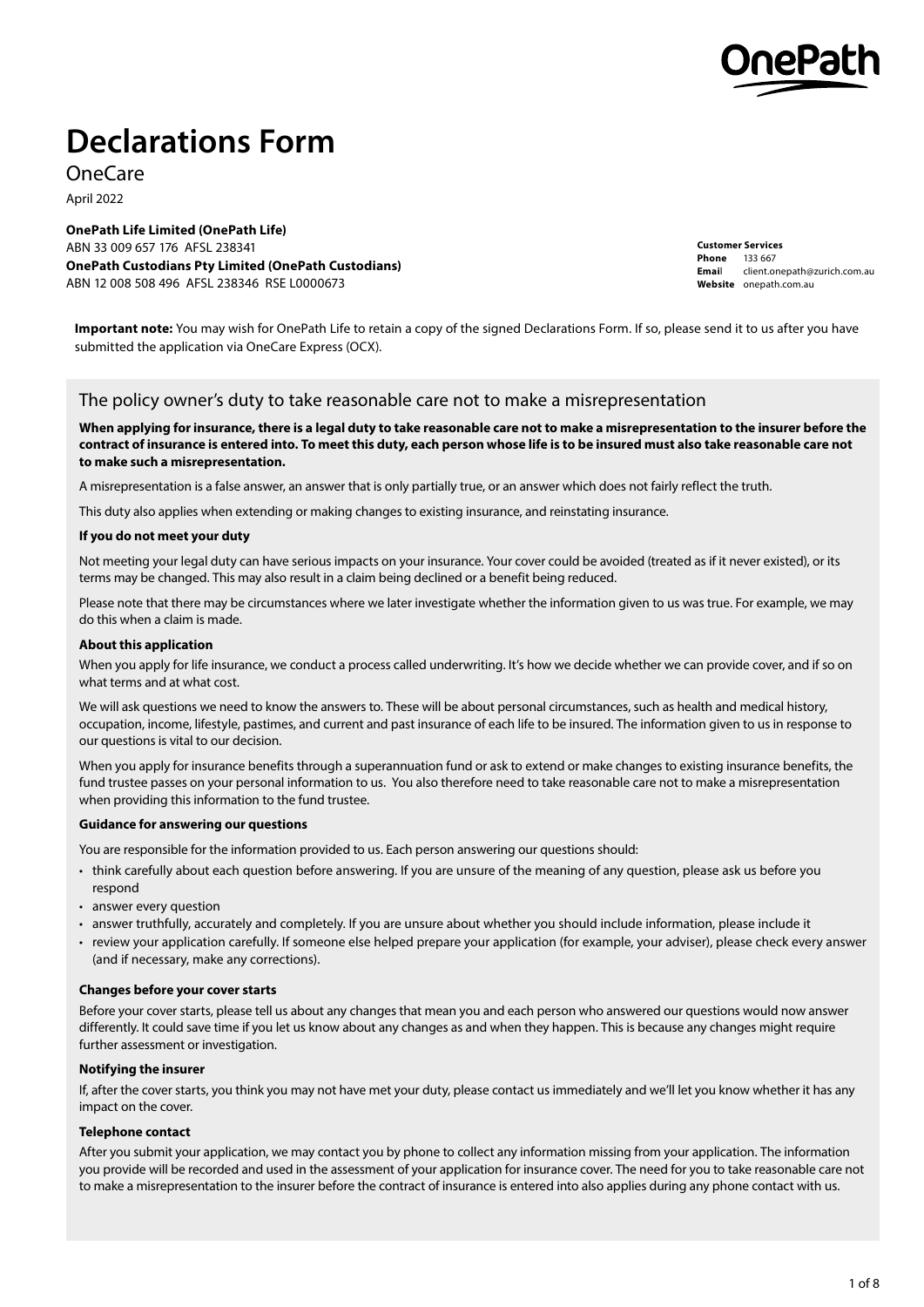#### **If you need help**

It's important that you and every person answering our questions understands this information and the questions we ask. Ask us or your adviser for help if you have difficulty answering our questions or understanding the application process.

If you're having difficulty due to a disability, understanding English or for any other reason, we're here to help and can provide additional support for anyone who might need it. You can have a support person you trust with you.

#### **What can we do if the duty is not met?**

If a person who answers our questions does not take reasonable care not to make a misrepresentation, there are different remedies that may be available to us. These are set out in the *Insurance Contracts Act 1984* (Cth). They are intended to put us in the position we would have been in if the duty had been met.

For example we may do one of the following:

- avoid the cover (treat it as if it never existed)
- vary the amount of the cover
- vary the terms of the cover.

Whether we can exercise one of these remedies depends on a number of factors, including all of the following:

- whether the person who answered our questions took reasonable care not to make a misrepresentation. This depends on all of the relevant circumstances. This includes how clear and specific our questions were and how clear the information we provided on the duty was
- what we would have done if the duty had been met for example, whether we would have offered cover, and if so, on what terms
- whether the misrepresentation was fraudulent
- in some cases, how long it has been since the cover started.

Before we exercise any of these remedies, we will explain our reasons, how to respond and provide further information, and what you can do if you disagree.

I/We acknowledge, agree and consent that:

- I/We have read and understood my/our duty to take reasonable care not to make a misrepresentation and declare that the statements and answers provided in this application are true, accurate and complete.
- I/We have received and read the OneCare Product Disclosure Statement (PDS) prior to completing this application.
- My/Our application (insert last 6 digits from the OCX application) will be or has been submitted electronically to OnePath Life as my/our original application.



- I/We consent to the collection, use, storage and disclosure of my/our personal information (including health and other sensitive information) as described in the Privacy Policies and the Privacy Statement contained in the PDS. OnePath Life's Privacy Policy is available at <onepath.com.au/about-us/privacy-policy> and OnePath Custodians' Privacy Policy is available at <onepath.com.au/superandinvestments/privacy-policy>
- If I have provided information (including health and other sensitive information) about another person in this application (for example a beneficiary or life insured), I declare that I have the consent of that person to do so. I understand that OnePath Life and OnePath Custodians require me to inform the person concerned that I have done so and direct them to the Privacy Policies.

For all policies that are eligible for issue

- I/We understand the insurance applied for in this application will not become effective until OnePath Life confirms receipt of and accepts my/our electronically submitted application to my/our financial adviser. OnePath Life will then issue me/us with a Policy Schedule as written confirmation that I/we have cover.
- I/We acknowledge that any assessment made or policies issued by OnePath Life with respect to my life/our lives is based primarily on the answers supplied in my/our application form and not any additional medical and/or financial information supplied separately or attached to the application whether electronically or otherwise. I/We agree that where OnePath Life issues a policy and if on subsequent review any additional information would have been relevant to the assessment of my/our original application, OnePath Life reserves its rights to provide me/us with amended contract terms or cancel and/or avoid the contract of insurance.

#### For all policies where further assessment is required

- I/We understand the insurance applied for in this application is subject to further assessment by OnePath Life and will not become effective until my/our application is accepted and a Policy Schedule is issued by OnePath Life.
- I/We understand that if I/we fail to attend or participate in any medical appointments required by OnePath Life, I/we may be liable for any associated costs including any costs incurred by OnePath Life.

#### For all policies (regardless of issuable status)

- Where I/we have insurance or have previously applied for insurance with OnePath Life, OnePath Life reserves the right to vary the terms of this policy/these policies if any information previously disclosed has not been disclosed in this application.
- I/We understand that if this application is to replace another life insurance policy (the 'other policy'), I/we must cancel the other policy upon acceptance of this policy/these policies. In any event, if I/we do not cancel the other policy, the benefits paid under this policy/these policies will be offset or reduced to the extent of any of the benefits the policy owner is entitled to under the other policy.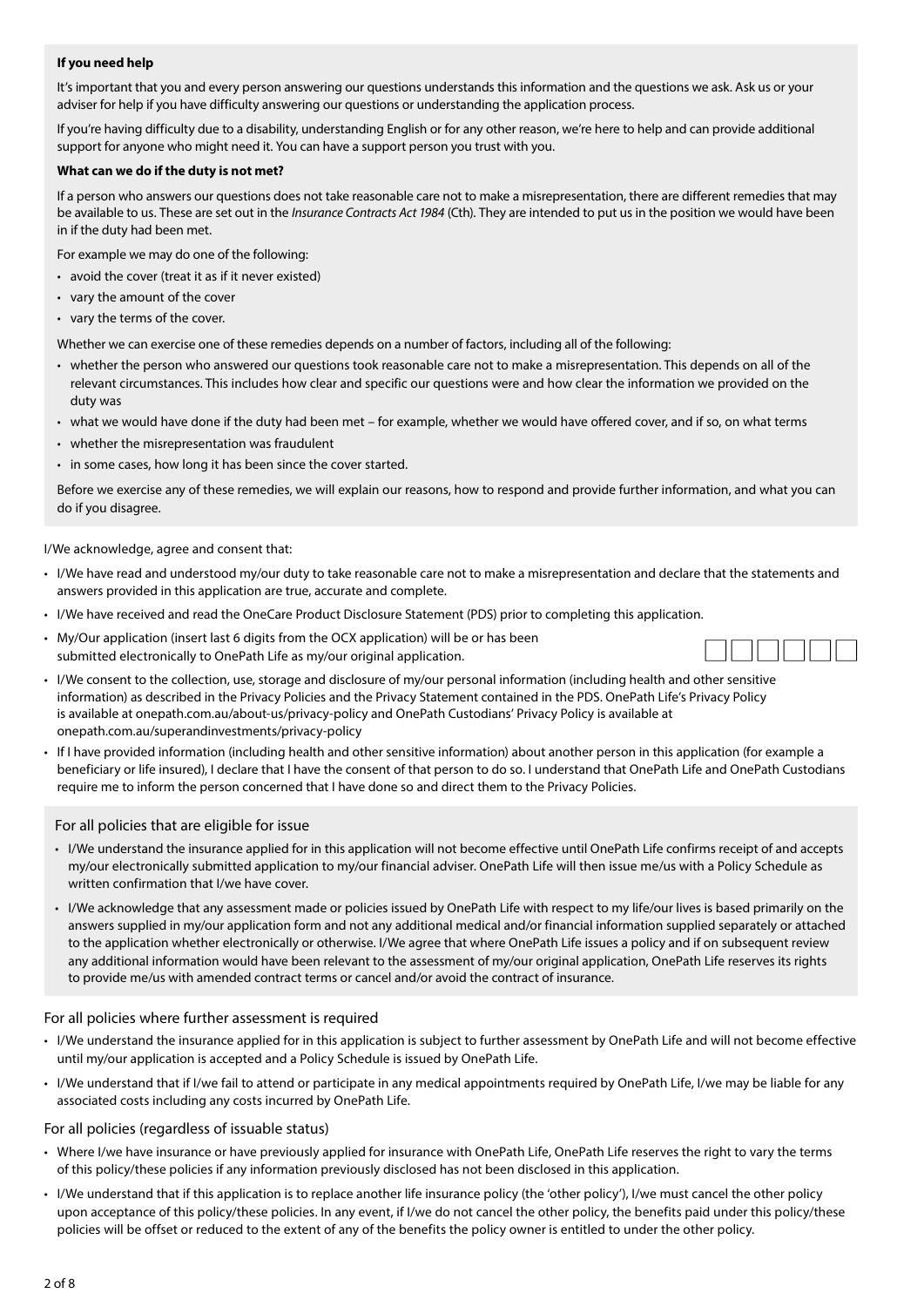- I/We understand I/we may be entitled to Interim Cover from the date that my/our electronic application was completed until my/our insurance becomes effective, provided that OnePath Life receives the application within 14 days of the application date. Please refer to the PDS for further details.
- Where this application is for an increase to an existing OneCare policy I/we understand that the Product Illustration provided to me/us was for indicative purposes only and is reliant on the correct data entry of my/our existing in-force cover, policy ownership and premium frequency information. Should my/our application for cover be accepted, the actual premium(s) (shown on my policy schedule) may be different due to underwriting or other adjustments such as changes to cover, errors, omissions or change in age.
- Where this application is for an increase to an existing OneCare policy I/we understand that the premium(s) quoted is the increase portion only and does not represent the total premium payable for my/our entire policy. The actual premium due will be calculated on a pro-rata basis from the date the increase is accepted until the next policy anniversary.
- Where making changes to existing Guaranteed benefit payment type, Income Secure Cover, I/we have read the 'Guaranteed benefit payment type' section under Income Secure Cover in the PDS dated 13 April 2019 available at <onepath.com.au/public/pdfs/L8133-OneCare-Product-Disclosure-Statement.pdf>
- Where setting up a new, or ending an existing Guaranteed benefit payment type, SuperLink arrangement for Income Secure Cover, I/we have read the 'Guaranteed benefit payment type' and 'Guaranteed benefit payment type under SuperLink' sections under Income Secure Cover in the PDS dated 13 April 2019 available at <onepath.com.au/public/pdfs/L8133-OneCare-Product-Disclosure-Statement.pdf>
- Where making changes to existing Guaranteed benefit payment type, Business Expense Cover, I/we have read the 'Guaranteed benefit payment type' section under Business Expense Cover in the PDS dated 13 April 2019 available at <onepath.com.au/public/pdfs/L8133-OneCare-Product-Disclosure-Statement.pdf>
- I/We understand OnePath Life may communicate information including product upgrades and changes about this policy/these policies electronically through email or by posting information on the OnePath Life website.
- I/We understand that if OnePath Life is notified of a change in my/our personal information, OnePath Life will make this change on other life risk policies where I/we are a policy owner, life insured, nominated beneficiary or nominated medical practitioner.
- OnePath Life reserves the right to vary any packaging discount where a qualifying family or business relationship cannot be established.
- I/We consent to OnePath Life using my/our personal information (including health and other sensitive information) to send me/us information about their financial products and services from time to time. I/We also consent to OnePath Life disclosing my/our personal information (including health and other sensitive information) to their related bodies corporate and organisations with whom they have an arrangement or alliance to share information for marketing purposes. I/We understand this is to enable those organisations to send me/us information on their products or services. I/We also understand that if I/we do not want OnePath Life to use and disclose my/our information in this way I/we must phone 133 667 to withdraw my/our consent.
- I/We authorise my/our adviser, who will submit this personal statement electronically on my/our behalf, to receive and access my/our personal information (including financial, health and other sensitive information), whether disclosed in this application or obtained from third parties (e.g. doctors, accountants), for the purposes of management and administration of my/our application, policy/policies and any claims. Where there is any change to this authority, or to my/our adviser, I/we will notify OnePath Life of the change.
- I/We understand my/our financial adviser is acting as my/our agent in completing and submitting this application whether electronically or by any other method acceptable to OnePath Life.
- I/We acknowledge that OnePath Life is a company within the Zurich Financial Services Australia Group. OnePath Custodians is a company within the IOOF Group of companies, comprising IOOF Holdings Limited ABN 49 100 103 722 and its related bodies corporate (IOOF Group). OnePath Life and OnePath Custodians are not related bodies corporate.
- If this application relates to an existing or new OneCare Super policy, and subject to meeting the policy terms including premium requirements, I continuously elect for OnePath Custodians or any successor holding this policy insuring me to take out and maintain insurance under the policy even if:
	- they receive no amount in respect of the policy for a continuous period of 16 months or longer;
	- the amount that they hold in respect of the policy is less than \$6,000; or
	- I am under the age of 25 years.

I acknowledge that by making this declaration, under superannuation law I have elected for the benefits to continue regardless of the factors above and that I can cease the policy on request.

- If this application relates to an existing or new OneCare External Master Trust policy, and subject to meeting the policy terms including premium requirements, I continuously elect for the trustee of the external master trust or any successor holding this policy insuring me to take out and maintain insurance under the policy even if:
	- the balance of my external master trust account is less than \$6,000; or
	- I am under the age of 25 years.

I acknowledge that by making this declaration, under superannuation law I have elected for the benefits to continue regardless of the factors above and that I can cease the policy on request.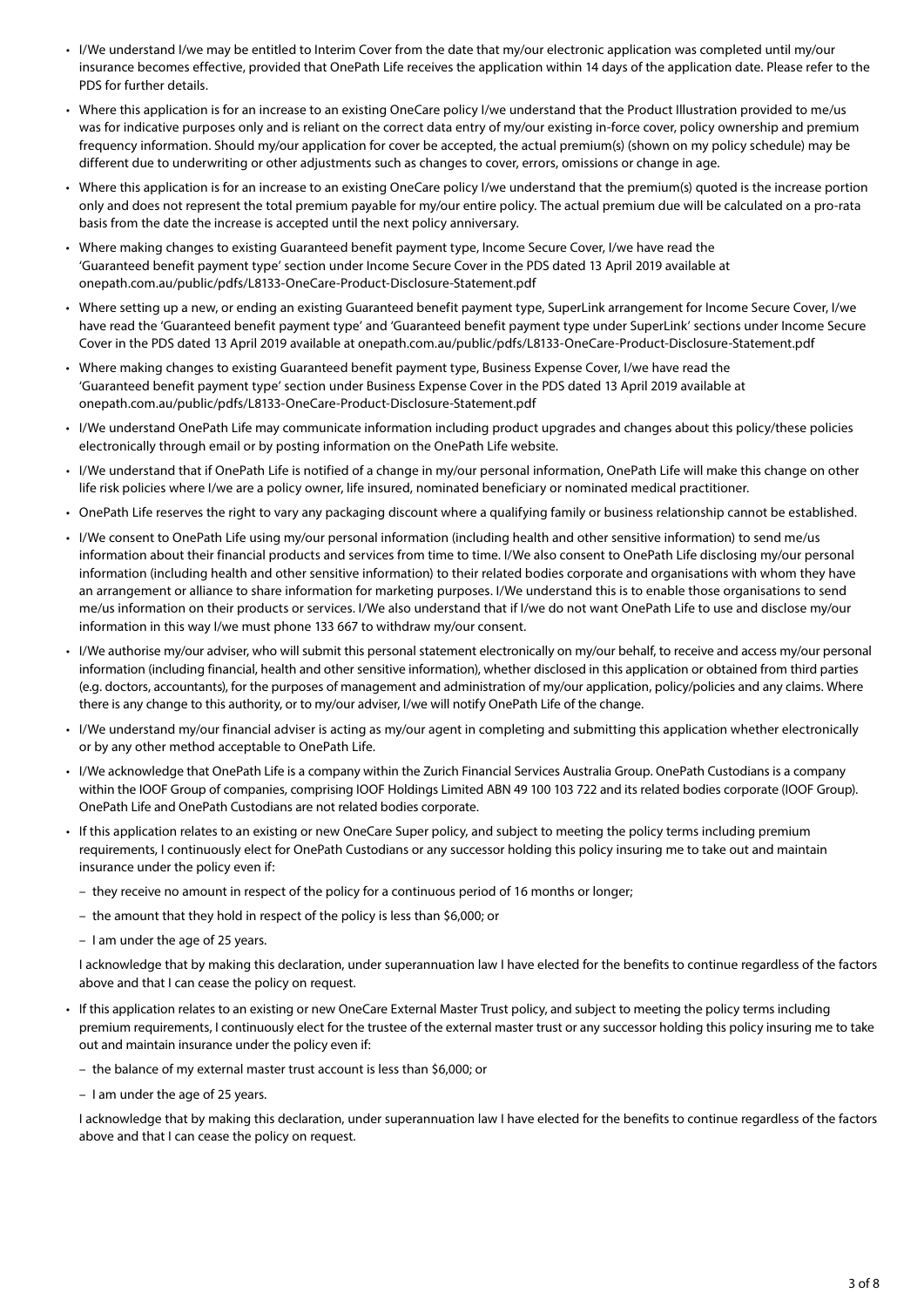| Name of life insured                                       |   | Date of birth<br>(dd/mm/yyyy) |
|------------------------------------------------------------|---|-------------------------------|
| Signature of life insured<br>(sign clearly within the box) | X | Date<br>(dd/mm/yyyy)          |
| Name of life insured                                       |   | Date of birth<br>(dd/mm/yyyy) |
| Signature of life insured<br>(sign clearly within the box) | Х | Date<br>(dd/mm/yyyy)          |
| Name of policy owner                                       |   | Date of birth<br>(dd/mm/yyyy) |
| Signature of policy owner<br>(sign clearly within the box) | Х | Date<br>(dd/mm/yyyy)          |
| Name of policy owner                                       |   | Date of birth<br>(dd/mm/yyyy) |
| Signature of policy owner<br>(sign clearly within the box) | Х | Date<br>(dd/mm/yyyy)          |

**Important note:** If there are more than two lives insured or two policy owners in this application, please complete another Declarations Form.

Please complete the following if the policy owner is the trustee of an external superannuation fund.

I/We hereby declare that there is an executed trust deed in existence for the fund and all members admitted to the fund will be bound by the provisions contained therein and that the fund is regulated under the *Superannuation Industry (Supervision) Act 1993*.

| Name of director/trustee                                       |              | Date<br>(dd/mm/yyyy) |  |
|----------------------------------------------------------------|--------------|----------------------|--|
| Signature of director/trustee<br>(sign clearly within the box) | $\mathsf{I}$ |                      |  |
| Name of director/trustee                                       |              | Date<br>(dd/mm/yyyy) |  |
| Signature of director/trustee<br>(sign clearly within the box) |              |                      |  |

**Important note:** If there are more than two directors/trustees in this application, please complete another Declarations Form.